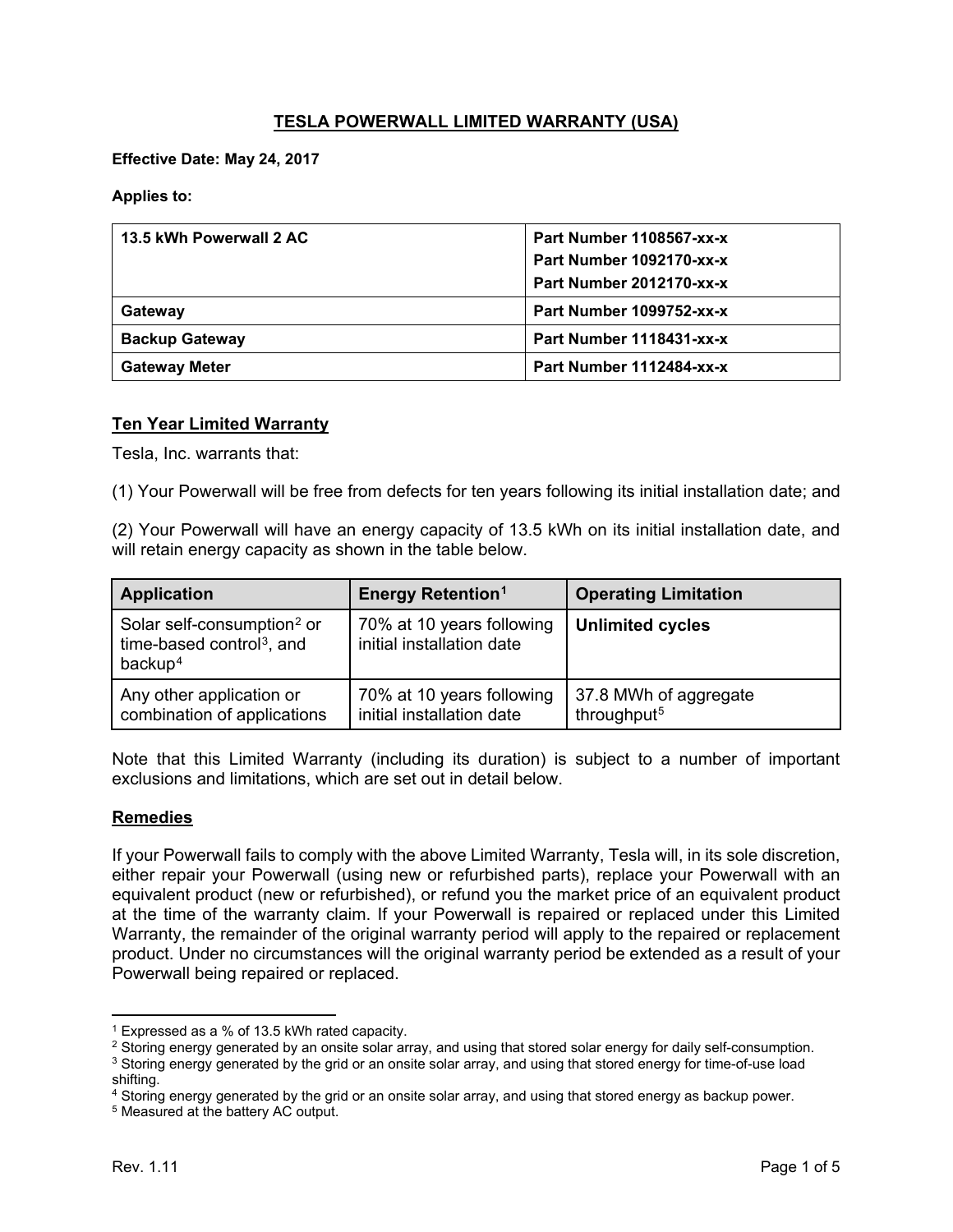# **What Products are Covered?**

This Limited Warranty applies to any Tesla Powerwall that (1) was purchased from Tesla or a Tesla certified installer in the United States of America; (2) has one of the part numbers referenced above; and (3) is installed in the United States of America. Please contact Tesla if you have any concerns regarding whether you purchased your Powerwall from a Tesla certified installer.

### **Who Can Make a Claim?**

Limited Warranty claims can be made by or on behalf of the end user who acquired and put the Powerwall into use for the first time. A subsequent owner of the Powerwall who provides proof of ownership is also entitled to make Limited Warranty claims.

**Agreement to Arbitrate.** Please carefully read this provision, which applies to any dispute between you and Tesla, Inc. and its affiliates (together "Tesla").

If you have a concern or dispute, please send a written notice describing it and your desired resolution to resolutions@tesla.com.

If not resolved within 60 days, you agree that any dispute arising out of or relating to any aspect of the relationship between you and Tesla will not be decided by a judge or jury but instead by a single arbitrator in an arbitration administered by the American Arbitration Association (AAA) under its Consumer Arbitration Rules. This includes claims arising before this Agreement, such as claims related to statements about our products.

We will pay all AAA fees for any arbitration, which will be held in the city or county of your residence. To learn more about the Rules and how to begin an arbitration, you may call any AAA office or go to [http://www.adr.org.](http://www.adr.org/)

The arbitrator may only resolve disputes between you and Tesla and may not consolidate claims without the consent of all parties. The arbitrator cannot hear class or representative claims or requests for relief on behalf of others purchasing or leasing Tesla products. In other words, you and Tesla may bring claims against the other only in your or its individual capacity and not as a plaintiff or class member in any class or representative action. If a court or arbitrator decides that any part of this agreement to arbitrate cannot be enforced as to a particular claim for relief or remedy (such as injunctive or declaratory relief), then that claim or remedy (and only that claim or remedy) shall be severed and must be brought in court and any other claims must be arbitrated.

If you prefer, you may instead take an individual dispute to small claims court.

You may opt out of arbitration within 30 days after signing this Agreement by sending a letter to: Tesla, Inc.; P.O. Box 15430; Fremont, CA 94539-7970, stating your name, product, and intent to opt out of the arbitration provision. If you do not opt out, this agreement to arbitrate overrides any different arbitration agreement between us, including any arbitration agreement in a lease or finance contract.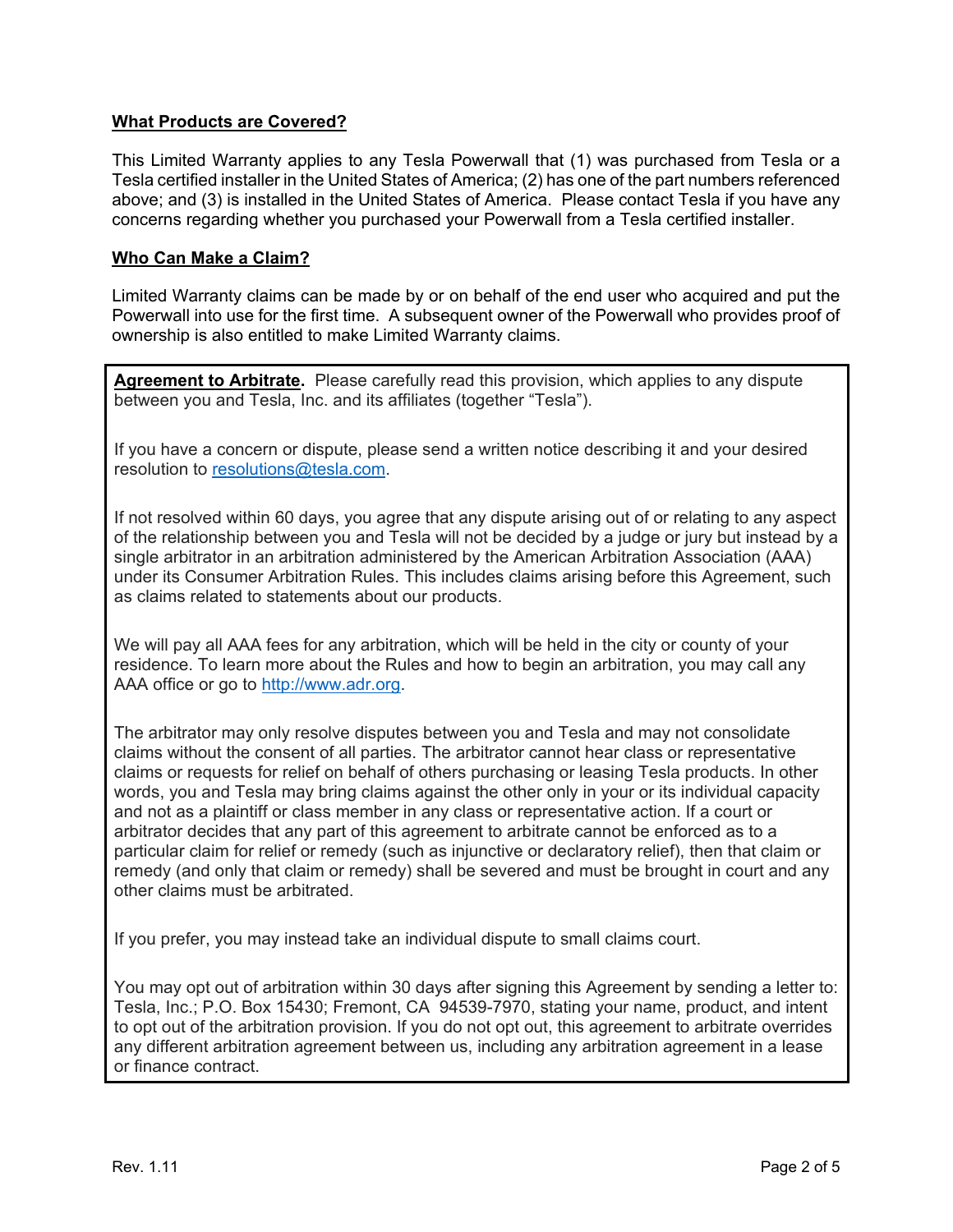# **Limitations and Disclaimer**

**THIS LIMITED WARRANTY IS THE ONLY EXPRESS WARRANTY MADE IN CONNECTION WITH YOUR POWERWALL**. Any other warranties, remedies and conditions, whether oral, written, statutory, express or implied (including any warranties of merchantability and fitness for purpose, and any warranties against latent or hidden defects) are expressly disclaimed. If such warranties cannot be disclaimed, Tesla limits the duration of and remedies for such warranties to the durations and remedies described in this Limited Warranty.

### **Relationship with Applicable Law**

This Limited Warranty gives you specific legal rights. You may also have other legal rights, which vary from state to state. For example, some states do not allow limitations on how long an implied warranty lasts, meaning the limitations in the "Limitations and Disclaimer" section above may not apply to you. The terms of this Limited Warranty will apply to the extent permitted by applicable law. For a full description of your legal rights you should refer to the laws applicable in your jurisdiction.

### **General Exclusions**

This Limited Warranty does not apply to any defect or energy capacity shortfall resulting from any of the following: (i) abuse, misuse or negligence, (ii) accidents or force majeure events, including but not limited to lightning, flood, earthquake, fire, or other events outside the reasonable control of Tesla; (iii) storage, installation, commissioning, modification or repair of your Powerwall, or opening of the external casing of your Powerwall, that is performed by anyone other than Tesla or a Tesla certified installer; (iv) failure to operate or maintain your Powerwall in accordance with the Owner's Manual; (v) any attempt to modify your Powerwall, whether by physical means, programming or otherwise, without the express written consent of Tesla; or (vi) removal and reinstallation of your Powerwall at a location other than the original installation location, without the express written consent of Tesla.

In addition, this Limited Warranty does not cover (a) normal wear and tear or deterioration, or superficial defects, dents or marks that do not impact the performance of your Powerwall; (b) noise or vibration that is not excessive or uncharacteristic and does not impact your Powerwall's performance; (c) damage or deterioration that occurs after the expiration or voiding of the warranty period; or (d) theft of your Powerwall or any of its components.

# **Exclusion for Failure to Connect to the Internet or Failure to Register your Powerwall**

In order to provide this Limited Warranty for the full ten year warranty period, Tesla requires the ability to update your Powerwall through remote firmware upgrades. Installation of these remote upgrades may interrupt the operation of your Powerwall for a short period. By installing your Powerwall and connecting it to the Internet, you consent to Tesla updating your Powerwall through these remote upgrades from time to time, without further notice to you. If your Powerwall is not connected to the Internet for an extended period, or has not been registered with Tesla, we may not be able to provide important remote firmware upgrades. In these circumstances, we may not be able to honor your full ten year Limited Warranty. We would prefer to avoid this, so will try to contact you if your Powerwall's Internet connection is interrupted for an extended period. If you did not purchase your Powerwall directly from Tesla or our affiliate, **please register your**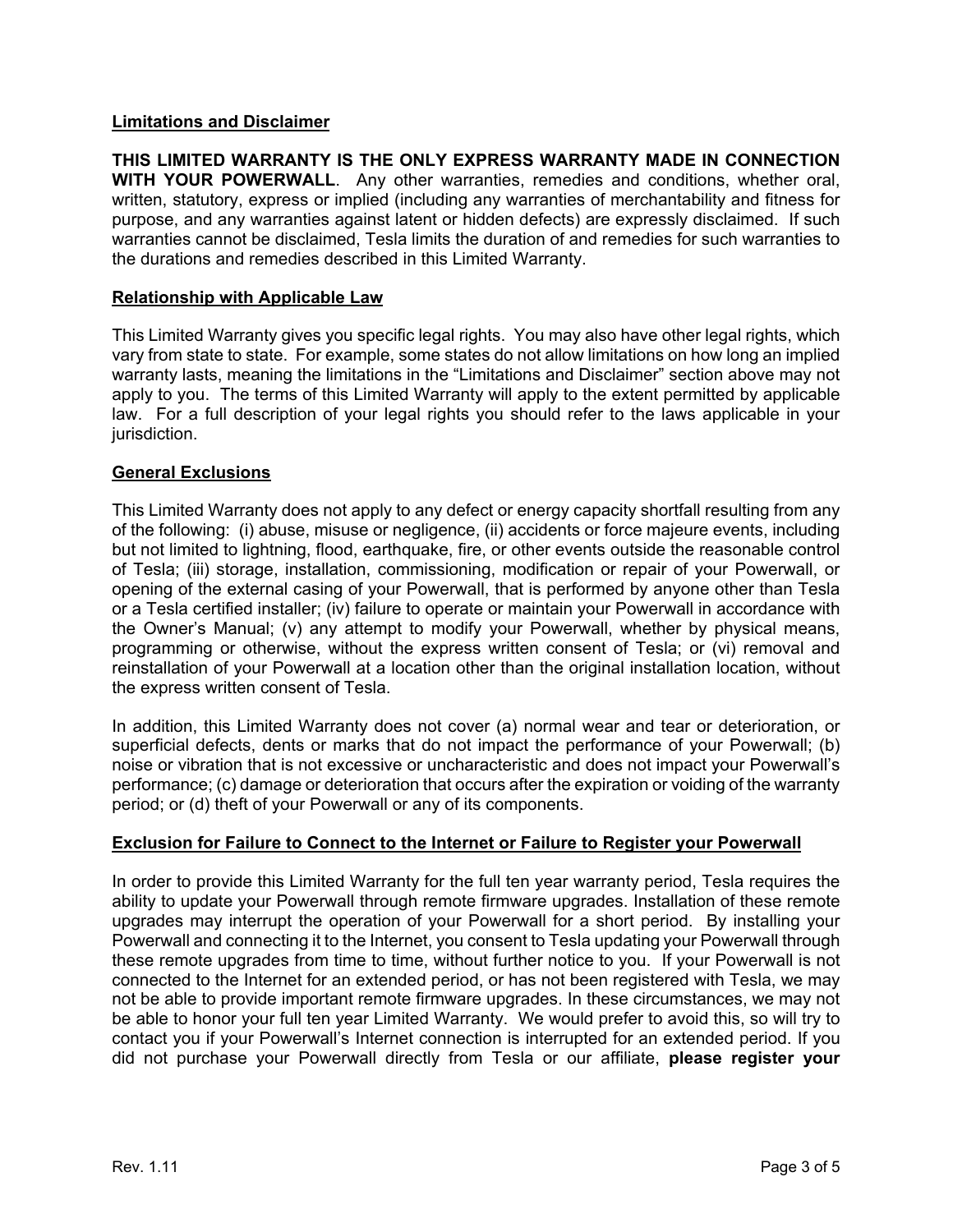**Powerwall with Tesla<sup>[6](#page-3-0)</sup>** so we are able to contact you, if necessary. Even if we can't honor your full ten year Limited Warranty for the above reasons, we will always honor your Limited Warranty for at least four years following the date your Powerwall was installed for the first time, subject to the exclusions and limitations set out in this Limited Warranty.

# **California Proposition 65 Warning**

We are required to advise you that lithium-ion batteries may contain chemicals known to the State of California to cause cancer, birth defects and reproductive harm. We don't expect you to come into contact with any part of your Powerwall other than the external casing. If you do, please wash your hands afterwards.

## **Modifications and Waivers**

No person or entity, including a Tesla employee or authorized representative, can modify or waive any part of this Limited Warranty. Tesla may occasionally offer to pay some or all of the cost of certain repairs that are not covered by this Limited Warranty, either for specific Powerwall models or on an ad hoc, case-by-case basis. Tesla reserves the right to do the above at any time without incurring any obligation to make a similar payment to other Powerwall owners.

### **Limitation of Liability**

**TESLA SHALL NOT BE LIABLE FOR ANY CONSEQUENTIAL, INCIDENTAL, INDIRECT, SPECIAL, EXEMPLARY OR PUNITIVE DAMAGES ARISING OUT OF OR RELATED TO THIS LIMITED WARRANTY, REGARDLESS OF THE FORM OF ACTION AND REGARDLESS OF WHETHER TESLA HAS BEEN INFORMED OF, OR OTHERWISE MIGHT HAVE ANTICIPATED, THE POSSIBILITY OF SUCH DAMAGES. TESLA'S LIABILITY ARISING OUT OF A CLAIM UNDER THIS LIMITED WARRANTY SHALL NOT EXCEED THE AMOUNT YOU PAID FOR YOUR POWERWALL.**

**SOME STATES DO NOT ALLOW, OR RESTRICT, THE EXCLUSION OR LIMITATION OF DAMAGES, INCLUDING INCIDENTAL OR CONSEQUENTIAL DAMAGES, SO THE ABOVE LIMITATION OR EXCLUSION MAY NOT APPLY TO YOU, OR MAY ONLY APPLY TO A LIMITED EXTENT.**

### **Limitation on Use**

**YOUR POWERWALL IS NOT INTENDED FOR USE AS A PRIMARY OR BACKUP POWER SOURCE FOR LIFE-SUPPORT SYSTEMS, OTHER MEDICAL EQUIPMENT, OR ANY OTHER USE WHERE PRODUCT FAILURE COULD LEAD TO INJURY TO PERSONS OR LOSS OF LIFE OR CATASTROPHIC PROPERTY DAMAGE. TESLA DISCLAIMS ANY AND ALL LIABILITY ARISING OUT OF ANY SUCH USE OF YOUR POWERWALL. FURTHER, TESLA RESERVES THE RIGHT TO REFUSE TO SERVICE ANY POWERWALL USED FOR THESE PURPOSES AND DISCLAIMS ANY AND ALL LIABILITY ARISING OUT OF TESLA'S SERVICE OR REFUSAL TO SERVICE YOUR POWERWALL IN SUCH CIRCUMSTANCES.**

<span id="page-3-0"></span><sup>&</sup>lt;sup>6</sup> The Tesla certified installer who sold you your Powerwall should give you an opportunity to register your Powerwall during the commissioning process. In order to register, you will need to accept the Tesla Customer Privacy Policy [\(www.tesla.com/legal\)](https://www.tesla.com/legal). If you do not register at the time of installation, you can do so later by contacting us at the email address or telephone numbers listed at the end of this Limited Warranty.